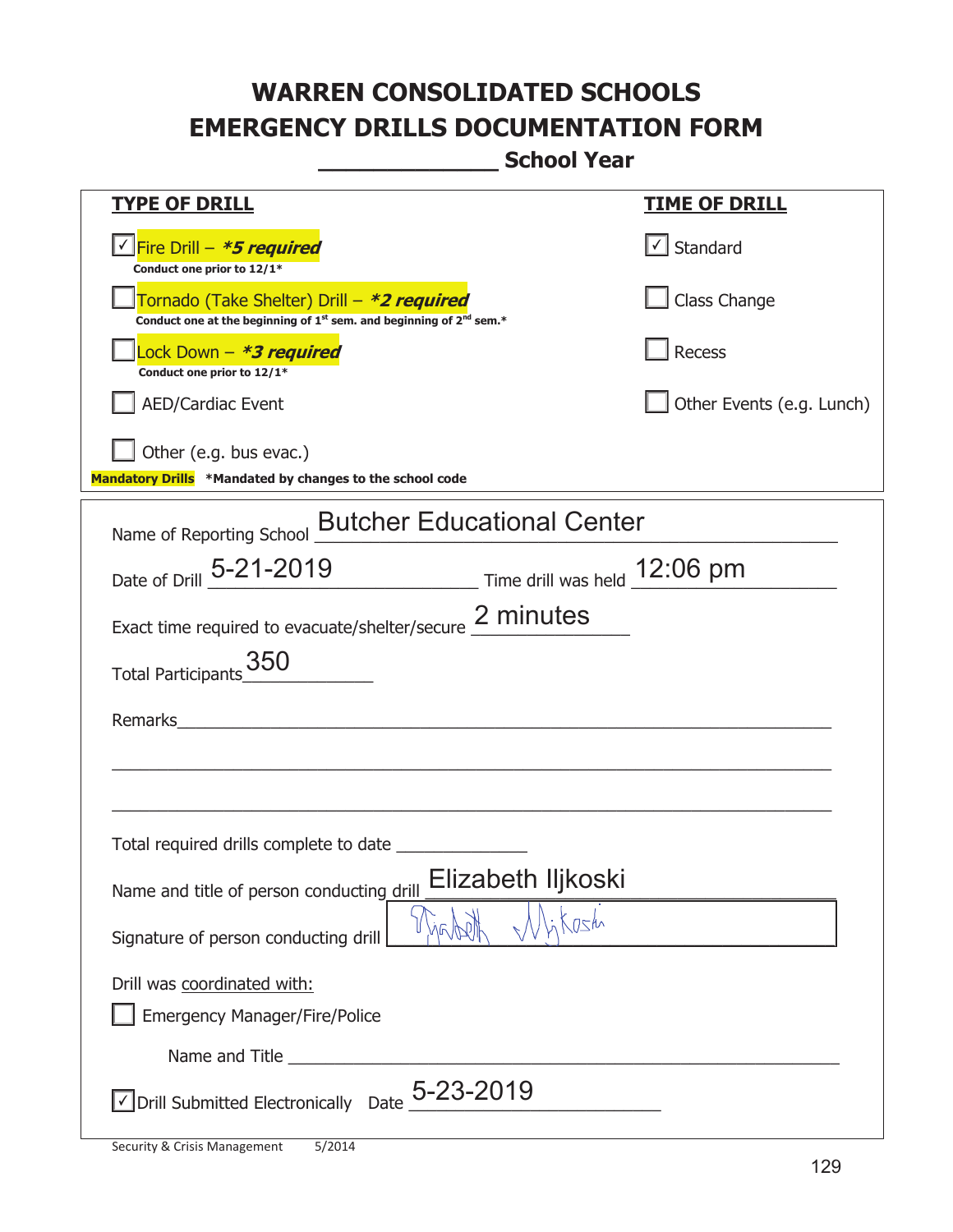**\_\_\_\_\_\_\_\_\_\_\_\_\_ School Year** 

| <b>TYPE OF DRILL</b>                                                                                                                                                    | <b>TIME OF DRILL</b>              |
|-------------------------------------------------------------------------------------------------------------------------------------------------------------------------|-----------------------------------|
| <u>√ Fire Drill – <i>*5 required</i></u>                                                                                                                                | $\lfloor \angle \rfloor$ Standard |
| Conduct one prior to 12/1*<br>Tornado (Take Shelter) Drill – *2 required<br>Conduct one at the beginning of 1 <sup>st</sup> sem. and beginning of 2 <sup>nd</sup> sem.* | Class Change                      |
| Lock Down - *3 required<br>Conduct one prior to 12/1*                                                                                                                   | Recess                            |
| <b>AED/Cardiac Event</b>                                                                                                                                                | Other Events (e.g. Lunch)         |
| Other (e.g. bus evac.)<br>Mandatory Drills *Mandated by changes to the school code                                                                                      |                                   |
| Name of Reporting School <b>Butcher Educational Center</b>                                                                                                              |                                   |
| Date of Drill 4-12-2019 Time drill was held 10am                                                                                                                        |                                   |
| Exact time required to evacuate/shelter/secure 2 minutes                                                                                                                |                                   |
| Total Participants_350                                                                                                                                                  |                                   |
| Remarks<br><u> 1980 - Jan Samuel Barbara, martin di sebagai personal di sebagai personal di sebagai personal di sebagai per</u>                                         |                                   |
|                                                                                                                                                                         |                                   |
|                                                                                                                                                                         |                                   |
|                                                                                                                                                                         |                                   |
| Elizabeth Iljkoski<br>Name and title of person conducting drill                                                                                                         |                                   |
| Signature of person conducting drill                                                                                                                                    |                                   |
| Drill was coordinated with:                                                                                                                                             |                                   |
| <b>Emergency Manager/Fire/Police</b>                                                                                                                                    |                                   |
|                                                                                                                                                                         |                                   |
| $\vee$ Drill Submitted Electronically Date $_+$ 5-21-2019                                                                                                               |                                   |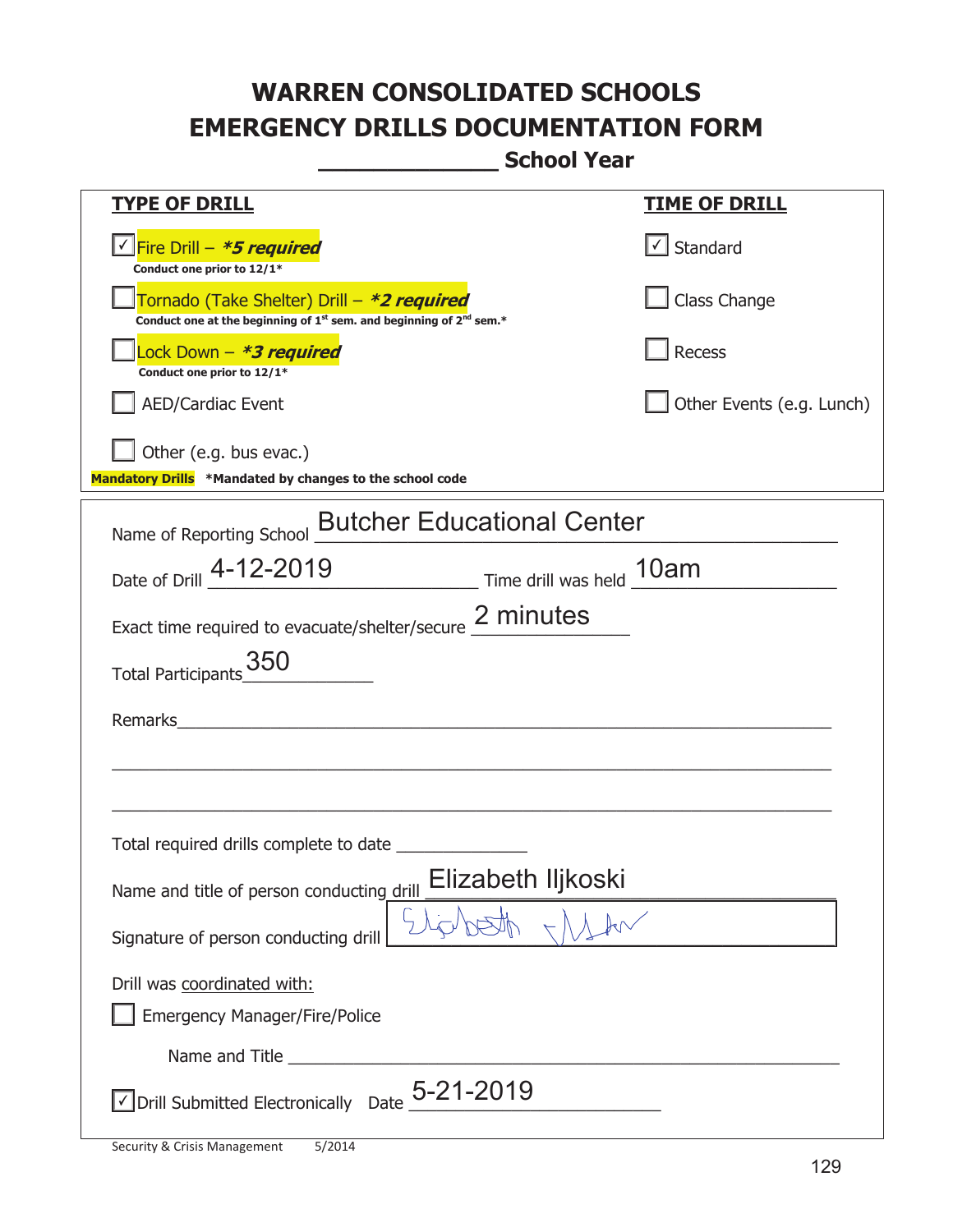|                                                                                    | 2018-19                                                                                                                                                                                                                              | <b>School Year</b>                                                    |                                                                                                                                                                                                                                |
|------------------------------------------------------------------------------------|--------------------------------------------------------------------------------------------------------------------------------------------------------------------------------------------------------------------------------------|-----------------------------------------------------------------------|--------------------------------------------------------------------------------------------------------------------------------------------------------------------------------------------------------------------------------|
| <u>TYPE OF DRILL</u>                                                               |                                                                                                                                                                                                                                      |                                                                       | <u>TIME OF DRILL</u>                                                                                                                                                                                                           |
| Fire Drill - *5 required<br>Conduct one prior to 12/1*                             |                                                                                                                                                                                                                                      |                                                                       | Standard                                                                                                                                                                                                                       |
| Tornado (Take Shelter) Drill – *2 required                                         | Conduct one at the beginning of $1^{st}$ sem. and beginning of $2^{nd}$ sem.*                                                                                                                                                        |                                                                       | Class Change                                                                                                                                                                                                                   |
| Lock Down - *3 required<br>Conduct one prior to 12/1*                              |                                                                                                                                                                                                                                      |                                                                       | Recess                                                                                                                                                                                                                         |
| <b>AED/Cardiac Event</b>                                                           |                                                                                                                                                                                                                                      |                                                                       | Other Events (e.g. Lunch)                                                                                                                                                                                                      |
| Other (e.g. bus evac.)<br>Mandatory Drills *Mandated by changes to the school code |                                                                                                                                                                                                                                      |                                                                       |                                                                                                                                                                                                                                |
| Name of Reporting School                                                           | <b>Butcher Educational Center</b>                                                                                                                                                                                                    |                                                                       |                                                                                                                                                                                                                                |
| Date of Drill 3/13/2019                                                            |                                                                                                                                                                                                                                      | $\frac{8.00}{\text{ m}}$ Time drill was held $\frac{8.00}{\text{ m}}$ |                                                                                                                                                                                                                                |
| Exact time required to evacuate/shelter/secure 6 minutes                           |                                                                                                                                                                                                                                      |                                                                       |                                                                                                                                                                                                                                |
| 380<br><b>Total Participants</b>                                                   |                                                                                                                                                                                                                                      |                                                                       |                                                                                                                                                                                                                                |
| Remarks                                                                            |                                                                                                                                                                                                                                      |                                                                       | Overall went well and quicker then the last drill. At the 2/8 PLC meeting we went over the drill locations. Of the changes 2 teachers today were in the wrong location (one was still in a safe location) the other one was to |
|                                                                                    |                                                                                                                                                                                                                                      |                                                                       |                                                                                                                                                                                                                                |
|                                                                                    | 2                                                                                                                                                                                                                                    |                                                                       |                                                                                                                                                                                                                                |
| Total required drills complete to date $\leq$                                      |                                                                                                                                                                                                                                      |                                                                       |                                                                                                                                                                                                                                |
| Name and title of person conducting drill                                          |                                                                                                                                                                                                                                      | Elizabeth Iljkoski                                                    |                                                                                                                                                                                                                                |
| Signature of person conducting drill                                               |                                                                                                                                                                                                                                      |                                                                       |                                                                                                                                                                                                                                |
| Drill was coordinated with:                                                        |                                                                                                                                                                                                                                      |                                                                       |                                                                                                                                                                                                                                |
| <b>Emergency Manager/Fire/Police</b>                                               |                                                                                                                                                                                                                                      |                                                                       |                                                                                                                                                                                                                                |
|                                                                                    | Name and Title <b>contract the contract of the contract of the contract of the contract of the contract of the contract of the contract of the contract of the contract of the contract of the contract of the contract of the c</b> |                                                                       |                                                                                                                                                                                                                                |
|                                                                                    |                                                                                                                                                                                                                                      |                                                                       |                                                                                                                                                                                                                                |

t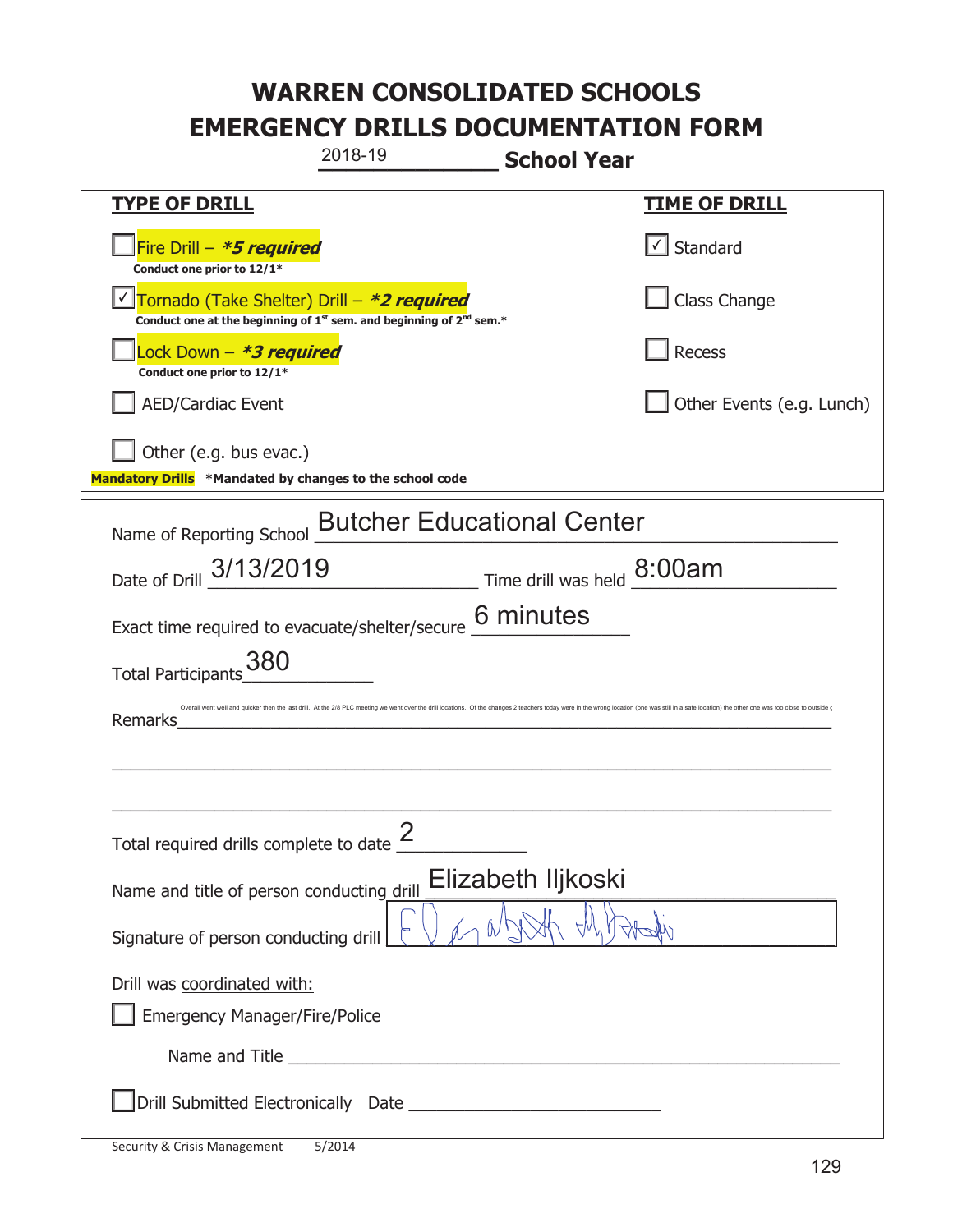| 2018-2019                                                                                                                                 | <b>School Year</b>                                                                                         |
|-------------------------------------------------------------------------------------------------------------------------------------------|------------------------------------------------------------------------------------------------------------|
| <b>TYPE OF DRILL</b>                                                                                                                      | <b>TIME OF DRILL</b>                                                                                       |
| Fire Drill - *5 required<br>Conduct one prior to 12/1*                                                                                    | $\lfloor \checkmark \rfloor$ Standard                                                                      |
| Tornado (Take Shelter) Drill – *2 required<br>Conduct one at the beginning of 1 <sup>st</sup> sem. and beginning of 2 <sup>nd</sup> sem.* | Class Change                                                                                               |
| Lock Down - *3 required<br>Conduct one prior to 12/1*                                                                                     | Recess                                                                                                     |
| <b>AED/Cardiac Event</b>                                                                                                                  | Other Events (e.g. Lunch)                                                                                  |
| Other (e.g. bus evac.)<br>Mandatory Drills *Mandated by changes to the school code                                                        |                                                                                                            |
| Name of Reporting School <b>Butcher Educational Center</b>                                                                                |                                                                                                            |
| Date of Drill 3-1-2019                                                                                                                    | Time drill was held 1:45pm                                                                                 |
| Exact time required to evacuate/shelter/secure 1:49pm                                                                                     |                                                                                                            |
| Total Participants_380                                                                                                                    |                                                                                                            |
| Remarks                                                                                                                                   | Some issues with door locks. Will work on creating a list of door lock issues to submit for review/repair. |
|                                                                                                                                           |                                                                                                            |
|                                                                                                                                           |                                                                                                            |
| Total required drills complete to date                                                                                                    |                                                                                                            |
| Name and title of person conducting drill                                                                                                 | Elizabeth Iljkoski                                                                                         |
| Signature of person conducting drill                                                                                                      |                                                                                                            |
| Drill was coordinated with:                                                                                                               |                                                                                                            |
| Emergency Manager/Fire/Police                                                                                                             |                                                                                                            |
|                                                                                                                                           |                                                                                                            |
| $\sqrt{}$ Drill Submitted Electronically Date $3-4$ -2019                                                                                 |                                                                                                            |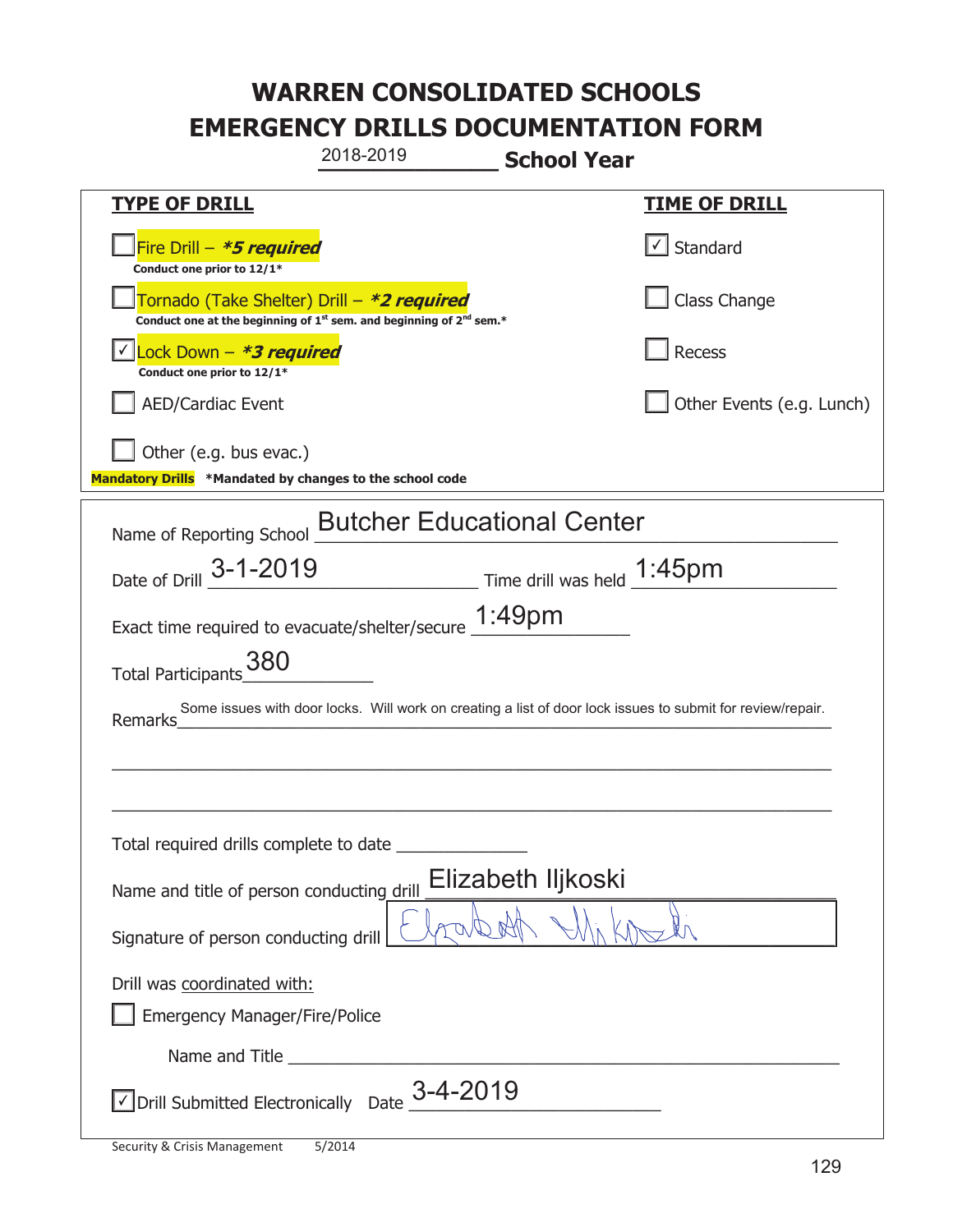School Year

| <b>TYPE OF DRILL</b>                                                                                                                                             | <b>TIME OF DRILL</b>          |  |
|------------------------------------------------------------------------------------------------------------------------------------------------------------------|-------------------------------|--|
| Fire Drill - *5 required<br>Conduct one prior to 12/1*                                                                                                           | $\sqrt{\phantom{a}}$ Standard |  |
| Tornado (Take Shelter) Drill - *2 required<br>Conduct one at the beginning of 1st sem. and beginning of 2nd sem.*                                                | <b>Class Change</b>           |  |
| Lock Down - *3 required<br>Conduct one prior to 12/1*                                                                                                            | Recess                        |  |
| <b>AED/Cardiac Event</b>                                                                                                                                         | Other Events (e.g. Lunch)     |  |
| Other (e.g. bus evac.)<br>Mandatory Drills *Mandated by changes to the school code                                                                               |                               |  |
| Name of Reporting School <b>Butcher Educational Center</b>                                                                                                       |                               |  |
| Date of Drill 1/10/2019 Time drill was held 1:45                                                                                                                 |                               |  |
| Exact time required to evacuate/shelter/secure $\underline{1:}50$                                                                                                |                               |  |
| Total Participants 380                                                                                                                                           |                               |  |
| Overall went well, will change location of some classrooms to compensate for the small shelter location. Will debrief with staff at next PLC on 2/15.<br>Remarks |                               |  |
|                                                                                                                                                                  |                               |  |
|                                                                                                                                                                  |                               |  |
| Total required drills complete to date _                                                                                                                         |                               |  |
| Elizabeth Iljkoski<br>Name and title of person conducting drill                                                                                                  |                               |  |
| Signature of person conducting drill Elizabeth ell                                                                                                               |                               |  |
| Drill was coordinated with:                                                                                                                                      |                               |  |
| <b>Emergency Manager/Fire/Police</b>                                                                                                                             |                               |  |
|                                                                                                                                                                  |                               |  |
|                                                                                                                                                                  |                               |  |

Security & Crisis Management  $\frac{5}{2014}$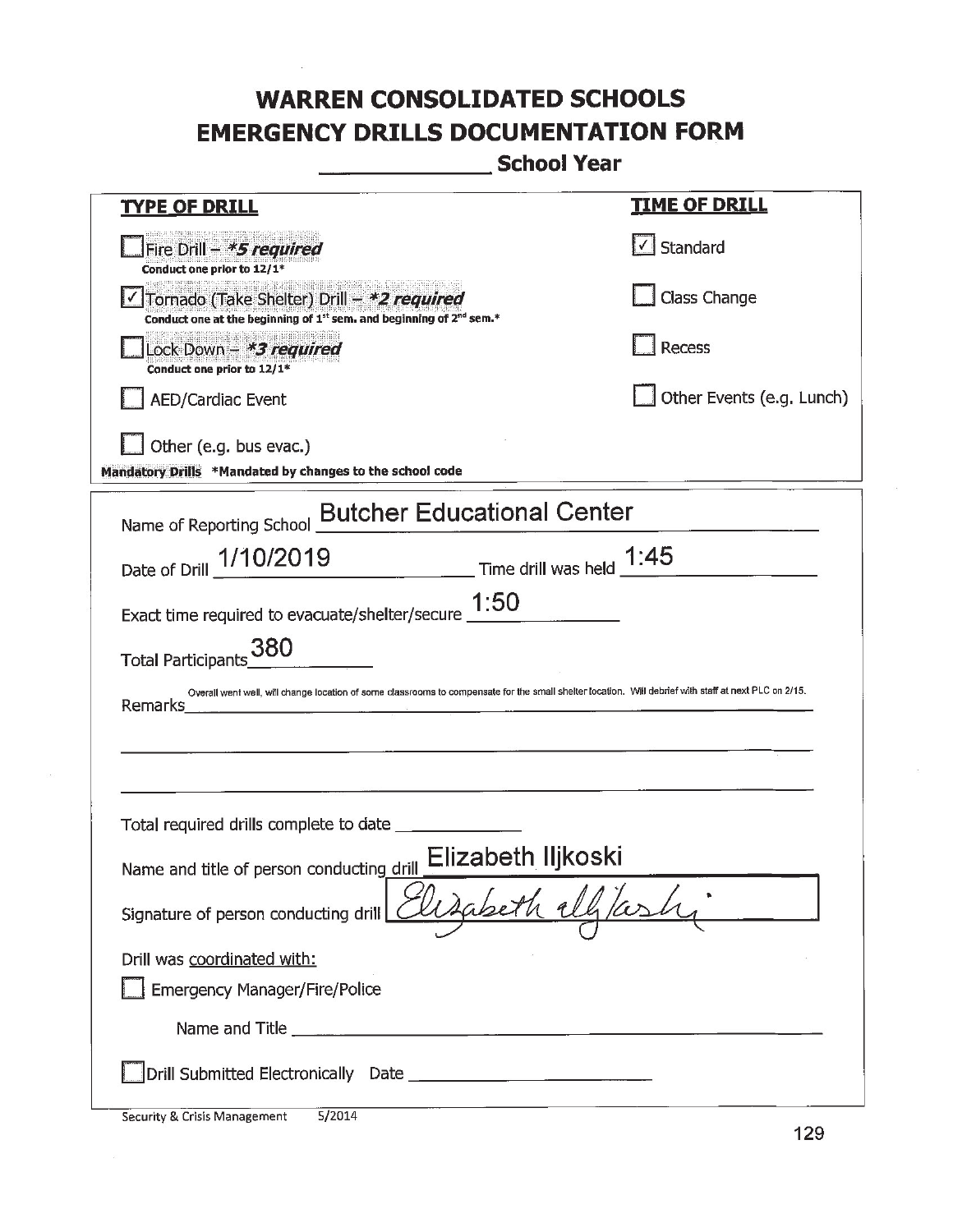**\_\_\_\_\_\_\_\_\_\_\_\_\_ School Year** 

| <u>TYPE OF DRILL</u>                                                                                                                      | <u>TIME OF DRILL</u>      |  |
|-------------------------------------------------------------------------------------------------------------------------------------------|---------------------------|--|
| Fire Drill - *5 required<br>Conduct one prior to 12/1*                                                                                    | Standard                  |  |
| Tornado (Take Shelter) Drill – *2 required<br>Conduct one at the beginning of 1 <sup>st</sup> sem. and beginning of 2 <sup>nd</sup> sem.* | $\bigcup$ Class Change    |  |
| Lock Down - <b>*3 required</b><br>Conduct one prior to 12/1*                                                                              | <b>Recess</b>             |  |
| <b>AED/Cardiac Event</b>                                                                                                                  | Other Events (e.g. Lunch) |  |
| Other (e.g. bus evac.)<br>Mandatory Drills *Mandated by changes to the school code                                                        |                           |  |
| <b>Butcher Educational Center</b><br>Name of Reporting School                                                                             |                           |  |
| Date of Drill 12/7/2018 Time drill was held 12:30 pm                                                                                      |                           |  |
| 2 minutes 10 seconds<br>Exact time required to evacuate/shelter/secure                                                                    |                           |  |
| Total Participants_393                                                                                                                    |                           |  |
|                                                                                                                                           |                           |  |
| Not all staff had their walkee talkees on; rooms without PA                                                                               |                           |  |
| did use their walkees - but had a hard time hearing; one teacher sent her class before all clear.                                         |                           |  |
| 2 lock down, 3 fire                                                                                                                       |                           |  |
| Dr. Neuhoff<br>Name and title of person conducting drill                                                                                  |                           |  |
| Signature of person conducting drill                                                                                                      |                           |  |
| Drill was coordinated with:                                                                                                               |                           |  |
| <b>Emergency Manager/Fire/Police</b>                                                                                                      |                           |  |
|                                                                                                                                           |                           |  |
| $\sqrt{\phantom{a}}$ Drill Submitted Electronically Date $\frac{12}{112018}$                                                              |                           |  |

T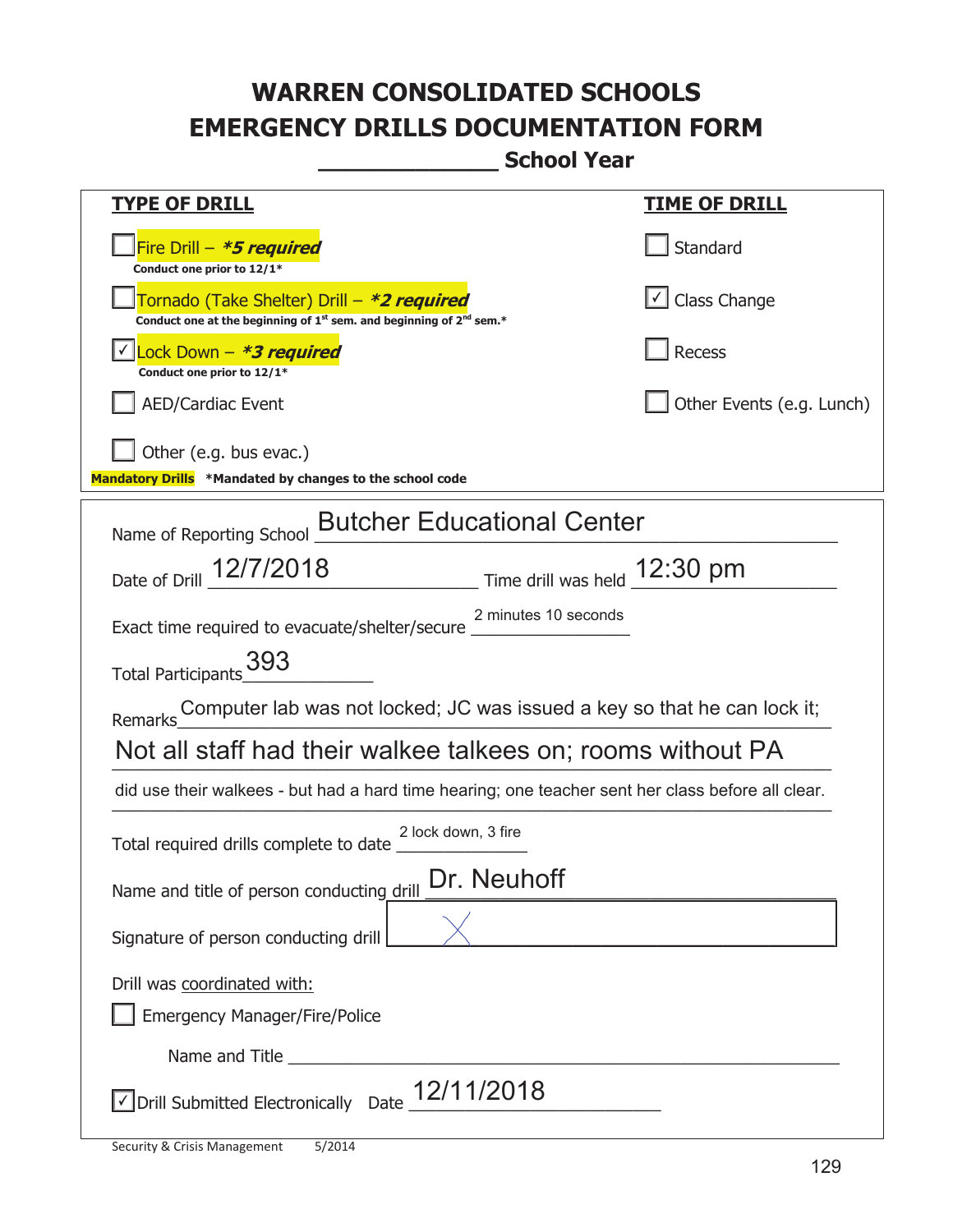**\_\_\_\_\_\_\_\_\_\_\_\_\_ School Year** 

| <u>TYPE OF DRILL</u>                                                                                                        | <u>TIME OF DRILL</u>      |  |
|-----------------------------------------------------------------------------------------------------------------------------|---------------------------|--|
| Fire Drill - <b>*5 required</b><br>Conduct one prior to 12/1*                                                               | Standard                  |  |
| Tornado (Take Shelter) Drill – *2 required<br>Conduct one at the beginning of $1^{st}$ sem. and beginning of $2^{nd}$ sem.* | Class Change              |  |
| ock Down – <b><i>*3 required</i></b><br>Conduct one prior to 12/1*                                                          | <b>Recess</b>             |  |
| <b>AED/Cardiac Event</b>                                                                                                    | Other Events (e.g. Lunch) |  |
| Other (e.g. bus evac.)                                                                                                      |                           |  |
| Mandatory Drills *Mandated by changes to the school code                                                                    |                           |  |
| <b>Butcher Educational Center</b><br>Name of Reporting School                                                               |                           |  |
| $\frac{1.30 \text{ pm}}{2}$ Time drill was held $\frac{1.30 \text{ pm}}{2}$<br>Date of Drill 10/11/2-18                     |                           |  |
| Exact time required to evacuate/shelter/secure 2min 15 sec                                                                  |                           |  |
| 263<br><b>Total Participants</b>                                                                                            |                           |  |
| 6th, 9th, and 10th grades on field trips; seniors meet in am only; all MSVPA at field trip.<br>Remarks                      |                           |  |
| Remaining students, staff and Winning Futures evacuated.                                                                    |                           |  |
|                                                                                                                             |                           |  |
| Total required drills complete to date                                                                                      |                           |  |
| Dr. Neuhoff<br>Name and title of person conducting drill                                                                    |                           |  |
| Signature of person conducting drill                                                                                        |                           |  |
| Drill was coordinated with:                                                                                                 |                           |  |
| <b>Emergency Manager/Fire/Police</b>                                                                                        |                           |  |
|                                                                                                                             |                           |  |
| $\angle$ Drill Submitted Electronically Date $\_10/11/2018$                                                                 |                           |  |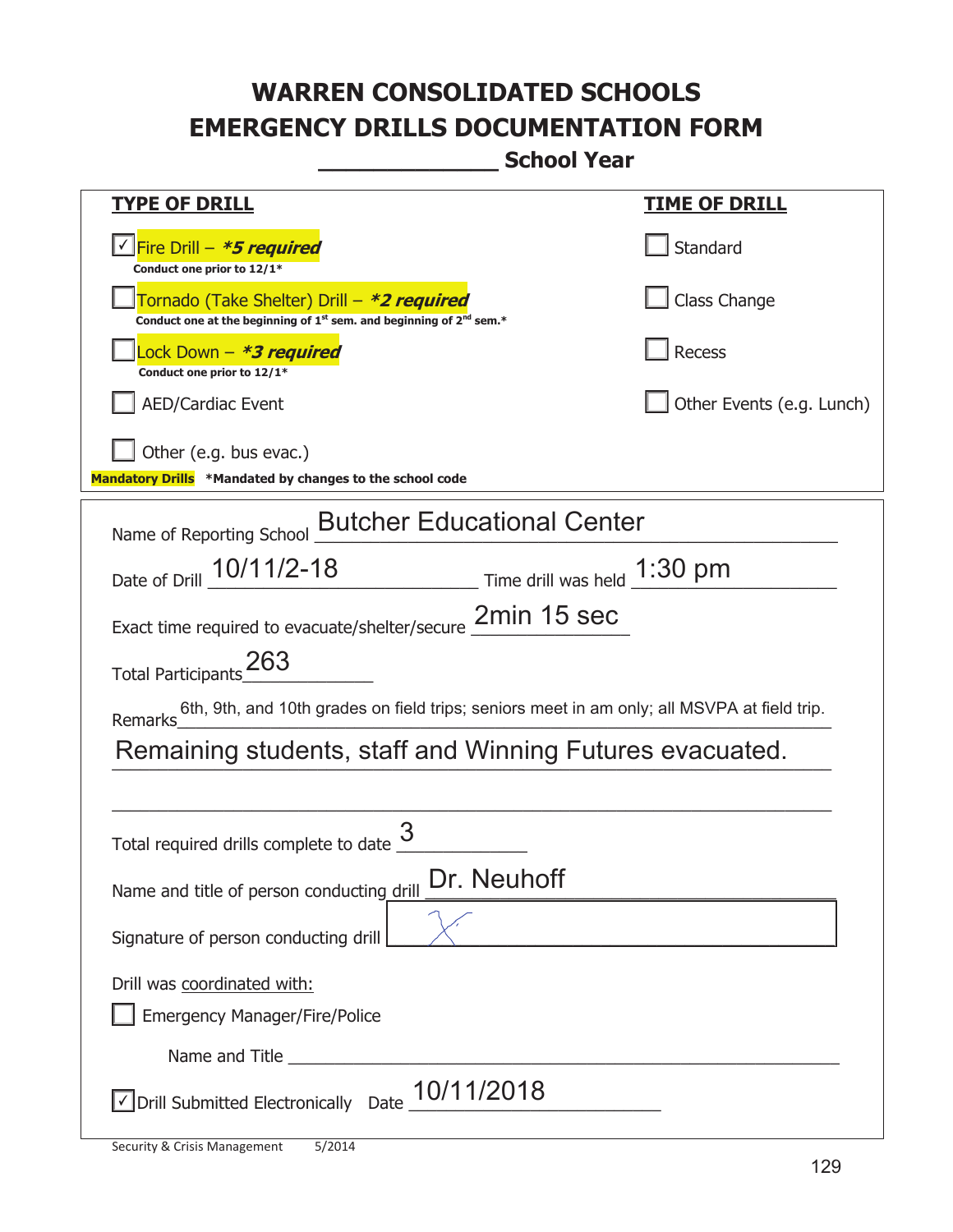**\_\_\_\_\_\_\_\_\_\_\_\_\_ School Year** 

| <u>TYPE OF DRILL</u>                                                                                                                      | <u>TIME OF DRILL</u>      |
|-------------------------------------------------------------------------------------------------------------------------------------------|---------------------------|
| Fire Drill - *5 required<br>Conduct one prior to 12/1*                                                                                    | Standard                  |
| Tornado (Take Shelter) Drill – *2 required<br>Conduct one at the beginning of 1 <sup>st</sup> sem. and beginning of 2 <sup>nd</sup> sem.* | Class Change              |
| Lock Down - *3 required<br>Conduct one prior to 12/1*                                                                                     | Recess                    |
| <b>AED/Cardiac Event</b>                                                                                                                  | Other Events (e.g. Lunch) |
| Other (e.g. bus evac.)                                                                                                                    |                           |
| Mandatory Drills *Mandated by changes to the school code                                                                                  |                           |
| <b>Butcher Educational Center</b><br>Name of Reporting School                                                                             |                           |
| Date of Drill $9/26/2018$ Time drill was held $7:48$ am                                                                                   |                           |
| to verify all doors locked: 2:55<br>Exact time required to evacuate/shelter/secure _________________________________                      |                           |
| 401<br><b>Total Participants</b>                                                                                                          |                           |
| Found computer lab door open, locked leading to room 127; alerted teacher to check lab next drill.<br>Remarks                             |                           |
|                                                                                                                                           |                           |
|                                                                                                                                           |                           |
| Total required drills complete to date                                                                                                    |                           |
| <b>Neuhoff</b><br>Name and title of person conducting drill                                                                               |                           |
| Signature of person conducting drill                                                                                                      |                           |
| Drill was coordinated with:                                                                                                               |                           |
| <b>Emergency Manager/Fire/Police</b>                                                                                                      |                           |
|                                                                                                                                           |                           |
| $\sqrt{\ }$ Drill Submitted Electronically Date $9/26/2018$                                                                               |                           |

T